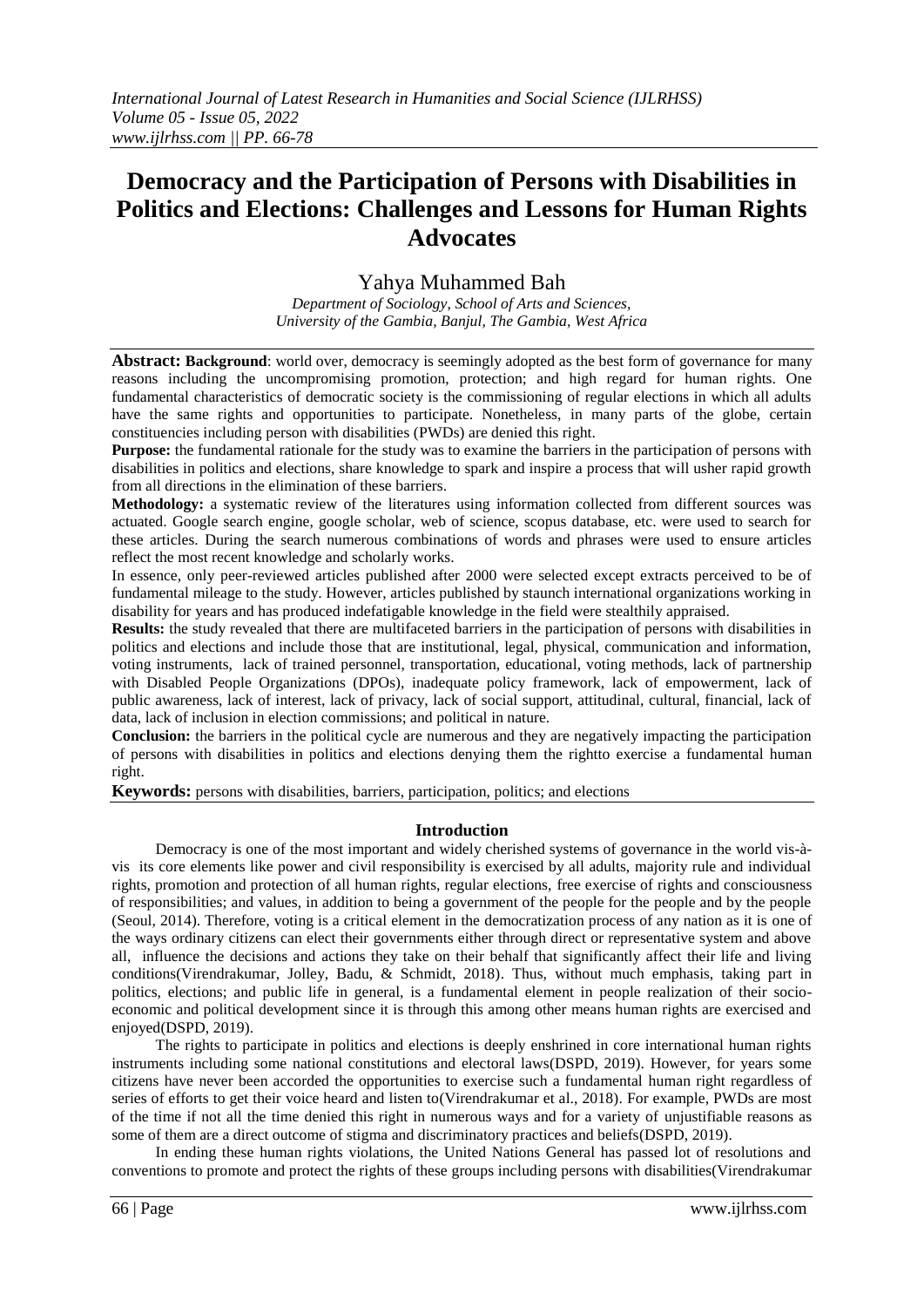## *www.ijlrhss.com || PP. 66-78*

et al., 2018). For instant, in 2006, the UN General Assembly adopted the Convention on the Rights of Persons with Disabilities (CRPD) commonly known as UNCRPD. It is one of the widest ratified international conventions and today, it serves as the principal international guiding instrument in the inclusion and empowerment of PWDs in all aspects of life(Virendrakumar et al., 2018). Therefore, in the case of some disadvantaged communities including PWDs it is through these mechanisms that their voices are heard which will subsequently influence critical decisions and above all, break those barriers that exclude them from realizing their rights and participation in national undertakings(DSPD, 2019). Since one of the ways ordinary people participate in politics is via voting in elections and with such, they have a stronger political voice. Also it is a major strategy of demonstrating being equal with the rest(IFES, 2014).

In view of the rights enshrined in the UNCRPD and demands put on government particularly in Article 29 and the subsequent 2012 Protocol, in which governments are call on to ensure that PWDs participate effectively and fully in all political and public life on equal footing with all citizens by all means more especially to vote and be voted for governments are expected to ensure this happens without delay. However, the rate of participation of PWDs in politics especially in developing nations remains poor and unacceptable and as such they are denied the right to exercise and enjoy guaranteed fundamental human rights(Pauline, 2014). Thus, this study was meant to investigate the barriers in the participation of persons with disabilities in politics and elections.

## **Aims and Methodology**

#### **AIMS**

The fundamental rationale for the study was to examine the barriers in the participation of persons with disabilities in politics and elections, share knowledge to spark and inspire a process that will usher rapid growth from all directions in the elimination of these barriers.

#### **Methodology**

A systematic review of the literatures using information collected from different sources was actuated. Google search engine, google scholar, web of science; and scopus database were used to search for these articles. During the search numeration combinations of words and phrases were used to ensure articles reflect the most recent knowledge and scholarly works. The systematic searches beget varied and voluminous articles which had to be sieved not only to meet the inclusion and exclusion criteria but to ensure the fundamental objectives of the study are wrangled.

Therefore, only peer-reviewed scholarly publications published after 2000 were selected except extracts perceived to be of basal mileage to the study. However, articles published by staunch international organizations known to have been working in disability for years and has produced indefatigable knowledge in the promotion of equal rights and equal opportunities for persons with disabilities were stealthily appraised.

## **Inclusion and Exclusion Procedures**

The underneath procedures were followed in articles inclusion. That is, only:

- 1. Peer-reviewed scholarly articles on the participation of persons with disabilities in politics and elections.
- 2. Peer-reviewed scholarly articles published from 2000 to 2021.
- 3. Articles on international or regional perspectives on the participation of persons with disabilities in politics and elections.
- 4. Articles on the barriers to the participation of persons with disabilities in politics and elections published by internationals organizations with years of meritorious experiences in disability.

To exclude some articles from the review, the below captioned criteria were applied. That is:

- 1. Non-peer reviewed articles.
- 2. Articles published before 2000 unless critical and impactful.
- 3. Media generated articles including newspapers.
- 4. Articles not published in English language.

In spite of the fact that both qualitative and quantitative articles were trawled, only 61(sixty one) articles were qualified for reviewed which is largely due to a dearth of data. In essence, only peer-reviewed articles and publications by international organizations considered being trustworthy because they occasioned standard, ethical and robust studies were reviewed.

## **Discussions**

The literature review has unearthed a wide range of barriers to the participation of persons with disabilities in politics and elections. To discuss these barriers, they are categorized into: institutional, legal,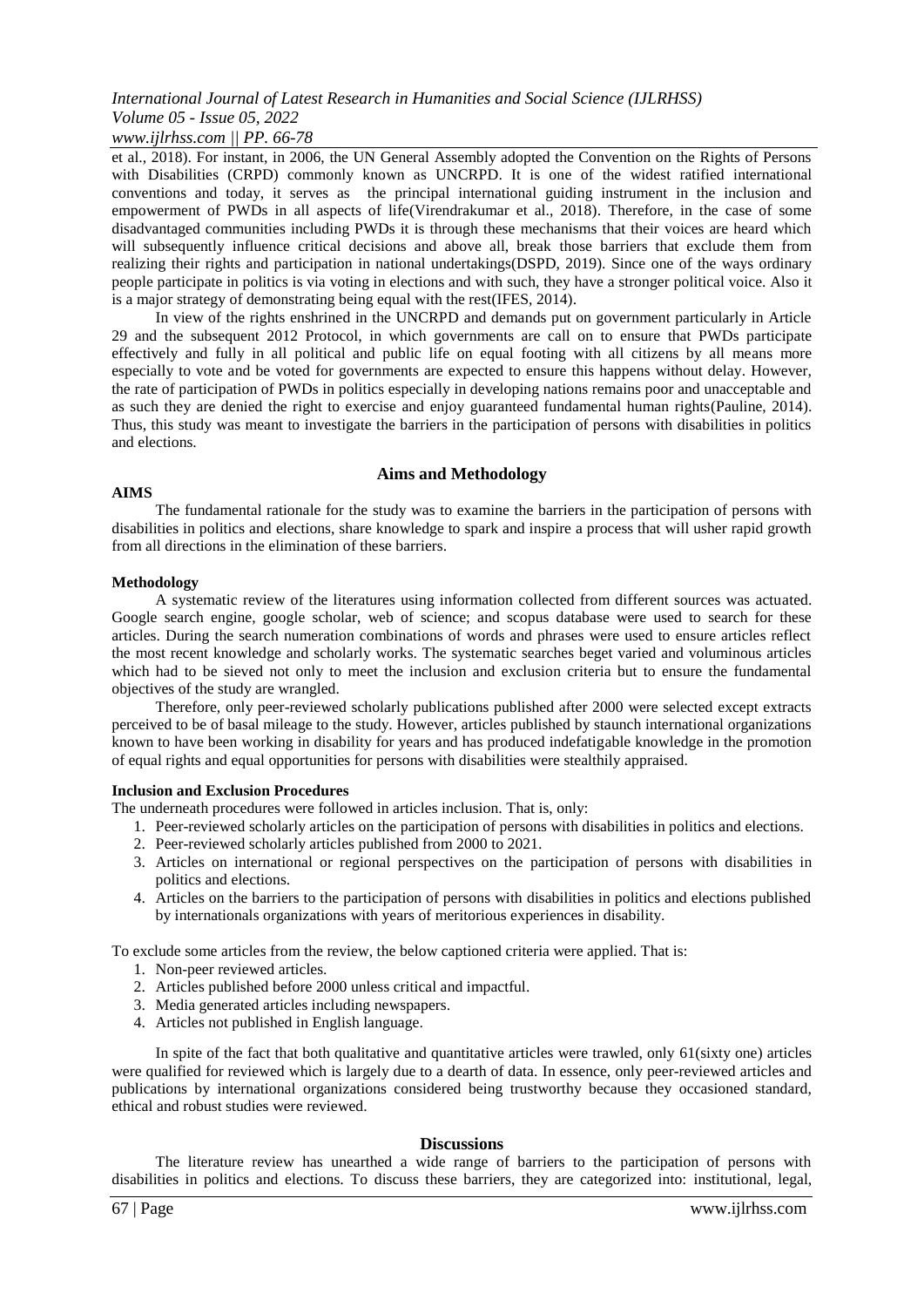*www.ijlrhss.com || PP. 66-78*

physical, communication and information, voting instruments, lack of trained personnel, transportation, educational, voting methods, lack of partnership with DPOs, policy framework, lack of empowerment, lack of public awareness, lack of interest, lack of privacy, lack of social support, attitudinal, cultural, financial, lack of data, lack of inclusion in election commissions; and political barriers.

## **Institutional barriers**

Stronginstitutions are one of the fundamental elements required to ensure democracy and equal participation in politics and subsequent free and fair elections. Therefore, these institutions must not only be independent and trustworthy but must treat all potential voters equal and be accessible to all; anything short of that certain groups or parties could feel marginalized and discriminated resulting in voter apathy, demotivation; and at worst conflict(APA, 2020). This concurs with the participation of PWDs in politics and election is handicapped by numerous factors that generally stem from institutional, social, cultural, physical, infrastructural; and economic factors(WFD, 2019). Governments lack of interest in strengthening key institutions to effectively administer and coordinate the domestication, implementation of international legal instruments meant to ensure PWDs" rights to political participation are respected, observed; and promoted throughout the election cycle demotivate PWDs participation in politics and elections(Cruz, 2015). The participation of PWDs in politics and elections is hugely obstructed by series of factors that are institutional, legal; and social in nature(United Nations Development Programme (UNDP), 2018).

## **Legal barriers**

Conducting national elections regularly is one of the cornerstones of democracy. However, free, fair; and popular election is only possible when it is guaranteed by strong laws that are implemented with no fear or favor. Thus, in the absence of legal frameworks that ensure equal rights and equal participation for all, certain segment of the society will feel discriminated and further debarred and demoralized to participate(Dutton, 2014). This is in agreement with in the majority of African countries, the participation of PWDs in politics and elections is strangled by constitutional or legal provisions that anchored voting on legal capacity(Oluchina, 2015). The lack of adequate laws to promote and protect the rights of PWDs has not only led to PWDs not exercising some of their fundamental human rights but being denied the right to participate in politics and elections(Peprah Opokua et al., 2016). The legal frameworks like other factors has hugely contributed to the lack of participation of PWDs in politics and elections especially the mentally impaired ones who are mostly disenfranchised by some electoral laws(Pauline, 2014). The fact that in some countries legal instruments maintain terms such as illness, incapacity or competency exist, they have legally restricted PWDs" participation in politics and elections as they are sometimes applied to exclude them(Agran, MacLean, & Kitchen, 2016). Fundamental in debarring PWDs from participating in politics and elections are issues such as judicial interdiction, denial of the right to name and identity(HRW, 2012). Person with disabilities" participation in election is thwarted by many factors namely; discriminatory laws (e.g. considering persons with intellectual impairment to be legally incompetent to make decision), policies, practices, lack of national documents; and governments not allocating enough resources to support their participation as citizens with special needs(HRW, 2012).

## **Physical barriers**

For people to participate effectively and efficiently in any undertaken including politics and national elections, the location must be accessible socially and physically. In the event the location is accessible to only a fragment of the society, the rest will ultimately feel disregarded which if not properly managed can be chaotic as others will feel stigmatized, frustrated; and disenfranchised(Escobar, Cardona, & Moncada, 2018). This supports,PWDs want to take part in politics and elections, but because of inaccessible built environments, transports system, information; and lack of voters cards, they are hugely demotivated resulting in some of them supporting candidates who give them something in exchange for their votes(Namukasa, 2017). In view of the fact that most polling stations, meetings and debates venues, election offices; and town halls are located in old buildings without ramps, elevators, safe and easy to negotiate doorways, roads and sidewalks; makes it almost impossible for PWDs to participate in politics and elections(OSCE/ODIHR, 2014). In spite of some legal international instruments requiring governments to ensure PWDs are registered during voter registrations, the existence of inaccessible polling stations, voter registration centers; and voting systems are substantial barriers to the participation of PWDs in politics and elections(Schur, Shields, Kruse, & Schriner, 2002). The presence of physical barriers at the entrances of public buildings including courts, voter registration centers; and even polling stations has significantly forestalled PWDs to participate in politics and elections and their associated activities(DSPD, 2019).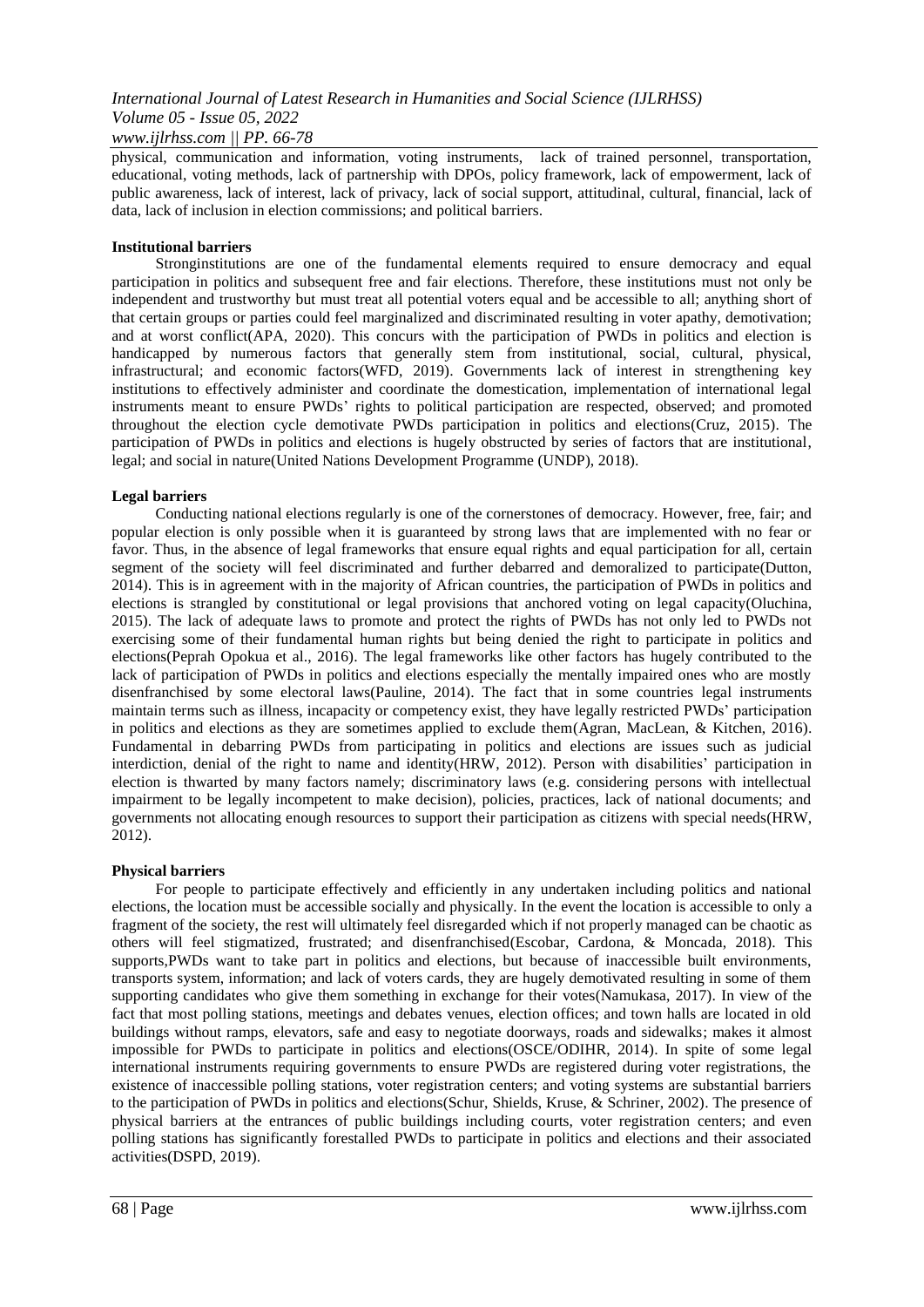*www.ijlrhss.com || PP. 66-78*

Similarly, PWDs" participation in politics and elections is equally balked due to poorly accessible roads to polling stations whose main entrance are sometimes littered with holes, big puddles of dirty water, loose gravel, street vendors, vehicles; and similar huddles that make reasonable access nearly impossible discouraging participation(IFES, 2016). Fleet of stairs, lack of ramps and lift, narrow doors; and tight door handles at the entrance of polling stations make it all the more difficult for PWDs to easily enter and leave registration and polling stations(IFES, 2016). The effective participation of PWDs in politics and elections is debarred by the lack of special socialization, disability-friendly polling stations; and special ballot facilities(Mamonto, Niode, & Tulungen, 2019). The fact that polling rooms are small to accommodate wheelchair users and voting boxes or booths being placed on high tables has made PWDs' voting independently and secretly next to being impossible(DSPD, 2019b). In some instances, the voting booths were too high for PWDs in wheelchairs to easily deposit their ballots in complete secrecy(IFES, 2016).

## **Communication and information barriers**

Effective and efficient method of communication is a critical tool in the socio-economic and political development of all societies as it stimulates understanding and commitment toward common goal. Thus, with effective communication people do not only build and maintain interest in a discourse or endeavor but they feel being part of it. Therefore, the lack of proper, affordable, accessible; and appropriate medium of communication can be a strong threat to the effective participation of peoples in politics and elections more especially, the vulnerable communities(Turska, 2013). This concurs with the lack of effective and efficient means of communication has deeply discouraged PWDs to partake in politics and elections since some of them can hardly understand what is happening especially, the deaf and the visual impaired who are more disadvantaged (Peprah Opokua et al., 2016). Due to lack of equal access to political information and activities, on which the exercise of political rights is contingent upon, the participation of PWDs in politics and election remains a dream far fetch(Priestley et al., 2016). Person with disabilities" participation in politics and election is highly constrained by inaccessible communication methods that automatically exclude them from the outreach strategies, activities or even civil education, a critical component in the election cycle(OSCE/ODIHR, 2014). Because there are limited or no accessible information on voting procedures, some PWDs don"t even care to vote though it is critical in their life like all other citizens (DSPD, 2019). The absence of voting guides and ballots in a disability friendly format hinders the active participation of the visually impaired voters and those with mental impairment since they neither vote independently nor secretly(IFES, 2016). Person with disabilities' efforts to participate in politics and elections are sometimes frustrated due to language barriers and illness(Hall & Alvarez, 2012). The participation of PWDs in politics and elections is largely impacted by five key barriers that are architectural and physical; attitudinal and cultural; informational and communication, legal and policy; and those emanating from the socio-economic conditions(Prince, 2012). In additional to the inaccessible infrastructures that deter PWDs participation in pre-electoral and electoral periods, their lack of access to basic political information such as how and where to register, what is on the different parties" political agenda; and worse of all the lack of valid national documents are all huge impedements (Virendrakumar et al., 2018).

## **Trained personnels barriers**

To successfully work with communities regardless of their level of development it is critical that one is adequately prepared. Therefore, it is fundamental that in politics and during elections officers are fully conversant with the electorates to both mobilize them to participate in politics and cast their votes. Thus, it is important that they are trained in how to work and support communities especially the disadvantaged ones otherwise they could feel unimportant and uncounted and most importantly, every vote count(NDI, 2013). This supports, the lack of or inadequate staff training in disabilities and related matters is a great obstacle to the participation of PWDs in politics and elections since most people and party members do not know how to work with them resulting in their being provided with inadequate and inefficient services at best; at worst, they are insulted, pushed aside, completely disregarded or given low priority(OSCE/ODIHR, 2014). The lack of trained election officers to support PWDs to vote and be voted for has further frustrated theirparticipation in politics and voting(DSPD, 2019). The lack of sign language interpreters at the polling stations and registration centers makes it extremely difficult for the deaf and hard-of-hearing to be interested in voting during elections(IFES, 2016).

## **Transportation barriers**

In exercising democratic rights, the free movement of the electorates and political aspirants is fundamental. Therefore, there must be a strong, affordable; and dependable transport system and good road network. In the absence of such critical infrastructures, voters could find it extremely difficult to exercise their political rights particularly the disadvantaged communities and above all, deterring them from voting and being voted(Gurley, 2018). This concurs with inaccessible transport system both in the urban and rural areas have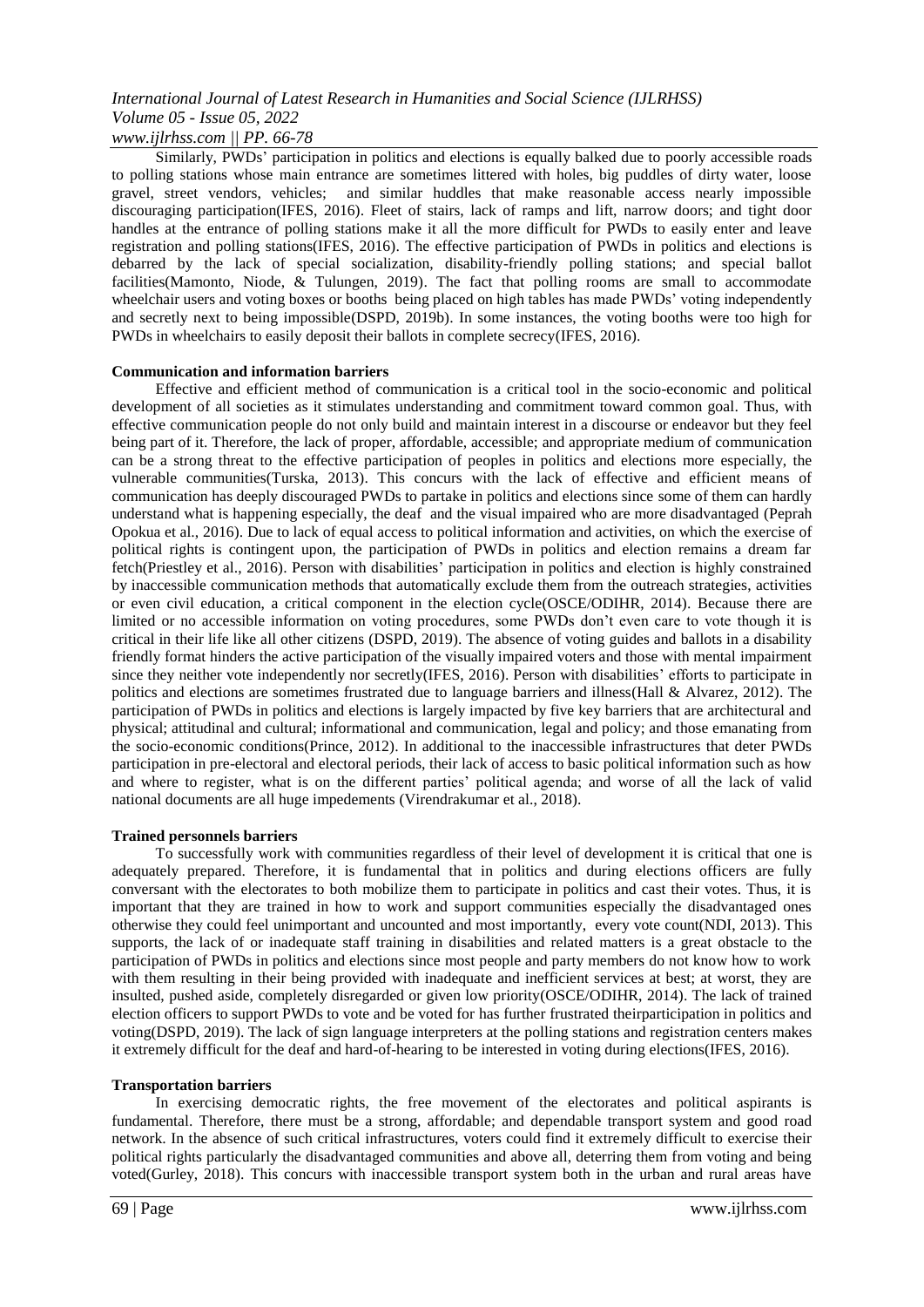*www.ijlrhss.com || PP. 66-78*

greatly contributed to the absence of PWDs in the political arena since they cannot freely move from one place to another to engage electorates(OSCE/ODIHR, 2014). The absence of accessible transport system has somehow banned PWDs from attending political meetings, voter registration; and going to polling stations to vote(DSPD, 2019). Persons with disabilities (PWDs) participation especially during the election days is impeded by many factors namely, lack of access to transport and congested traffic debarring them from arriving on time to cast their votes with comfort (IFES, 2016). Inaccessibility which includes lack of reasonable access to transportation, political information, education, internet, technical tools, network; and polling stations in multiresident buildings, etc. have contributed significantly to the lack of participation of PWDs in politics and elections(House, 2014).

## **Educational barriers**

Education is one of the most critical tools for the socio-economic, cultural; and political development of the human race. In view of this, to participate in any national endeavor including politics, education is critical for it is the main ingredient in making well informed choices and decisions. Thus, without education, electorates are like not to properly understand programmes and policies presented to them by their politicians and as such some may vote in exchange for material or financial gifts while others may completely lose interest in the whole election cycle(Persson, n.d.). This assertion supports the fact that PWDs" lack high degree of societal acceptance, good education; and freedom to express themselves it has significantly contributed to their inability to make informed decisions including participation in politics and elections(Lord, Stein, & Fiala-Butora, 2014). Universities and other tertiary higher learning institutions failing to identify and nurture PWDs interested in political science is one of the greatest factors in deterring PWDs from engaging in politics and elections(Waltz & Schippers, 2020). Person with disabilities" participation in politics and elections is besets by many factors such as lower levels of internal efficacy, political interest; and trust which is largely due to illiteracy, low income, unemployment, discrimination; and lack of or inadequate social contacts(Reher, 2020).

Similarly, because PWDs are hardly offered the chance to go to school, most of them cannot read or write thus, greatly restraining them from participating in politics and elections since they cannot benefit from the civil and political education to be effectively engaged in public or political life and above all, build the necessary interest, experience; and qualifications for the needed political leadership(Agran et al., 2016). Public education systems without accessible schools and teaching materials, shroud in discriminatory legal framework and infrastructures that encompasses guardianship laws, lack of access to polling stations; and government offices have played critical roles in constraining the political participation of PWDs both in politics proper and elections(Virendrakumar et al., 2018).

## **Voting methods barriers**

Democracy requires that the political rights of all are promoted, protected; and guaranteed and above all, people are allowed to exercise these rights without constraints particularly during elections. However, some methods of vote casting are too cumbersome for certain constituencies and with the absence of alternatives; they are automatically debarred; frustrating their efforts to participate in politics and elections(OSCC/ODHR, 2013). This concurs with: PWDs" participation in politics and election is frustrated by many factors namely; stigma and discrimination, lack of proper logistics of getting access to them in their remote locations, absentee of ballots and voting proxies; and legal injunctions(Okwerekwu, McKenzie, Yates, Sorrentino, & Friedman, 2018). The lack of participation of PWDs in politics and elections are highly associated with series of obstacles including public negative attitudes, low literacy, poverty, cumbersome electoral systems, lack of inclusive election materials, access to financial resources; and accessible built environment (Attanayake et al. 2015) as cited in(Pauline, 2014). The lack of alternative mechanisms to allow PWDs to participate in politics and voting especially those institutionalized is a strong indicator of marginalization from mainstream society and politics(Schur et al., 2002). The lack of alternate means of voting has massively frustrated the efforts and interest of PWDs who wish to participate in politics and elections(DSPD, 2019). The absence of mobile voting systems for PWDs especially, those in residential institutions has demotivated PWDs and DPOs to support and promote the participation of PWDs in politics and elections as they feel somehow discriminated(DSPD, 2019). The lack of diversity in the method of voting such as mail ballot, no-excuse absentee voting; and permanent absentee voting are huge impediments in the participation of PWDs in politics and elections(Miller & Powell, 2016). The disenfranchisement due to legal provisions in some national constitutions and electoral laws, the hardship PWDs encounter in accessing voting booths and machines furthermore isolate them from the political arena(Mattila & Papageorgiou, 2017).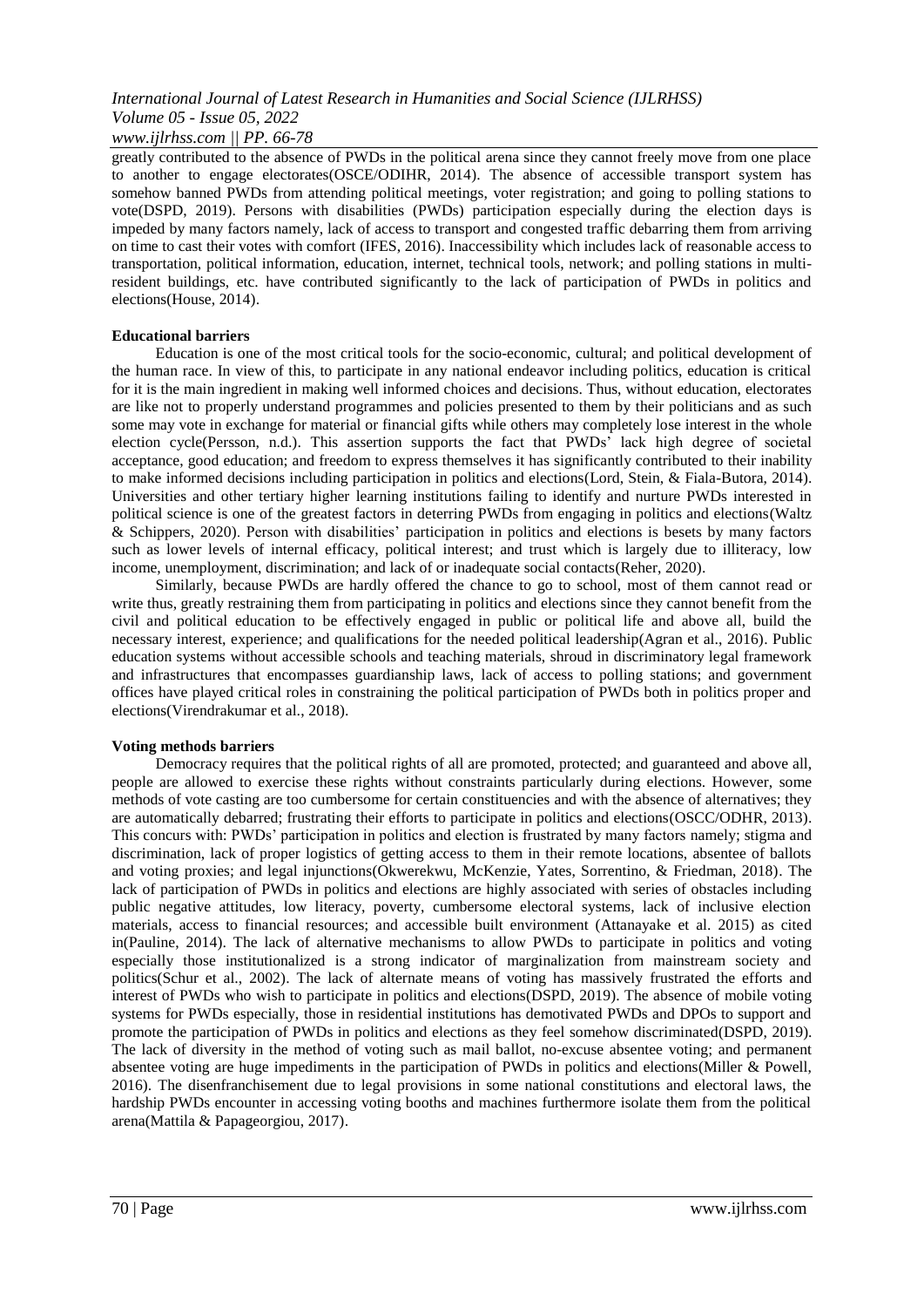**Lack of DPOs partnership barriers**

To promote, protect and guarantee the rights of communities particularly the disadvantaged ones it is a near must prerequisite to support and work with them for many reasons which include their being experts in their own problems and above all, there is nothing about them without them especially when it comes to persons with disabilities. Therefore, to ensure communities' participation, a community based approach in which communities take ownership of programmes through partnership is inevitable(APFM, 2013). In the absence of this, stakeholders feel discriminated and marginalized concurring with: the consistent lack of adequate support to Disabled People Organizations (DPOs) is large attributable to PWDs not wanting to associate themselves with politics and elections since they are not sufficiently empowered to understand their rights and responsibilities during political campaigns and elections(WFD, 2019). The lack of engagement and incorporation of key people from the DPOs to serve in the election commissions or committees has equally contributed to PWDs" voices being not heard and to some degrees being totally ignored(Atkinson, Aaberg, & Darnolf, 2017). The absence of quotas in parties to engine the selection of PWDs and the fact that most political institutions don"t work with Disabled People Organizations (DPOs) is a strong obstacle to PWDs" participation in politics and elections(Waltz & Schippers, 2020).

## **Policy framework barriers**

Policy as a guiding operational tool is indispensable in national endeavor. To ensure all have equal rights to participate for collective benefits while promoting equal rights and equal opportunities, it is critical that a framework that is not discriminatory exist as anything short of that translates to discrimination, demotivation; anddenying others their fundamental human rights(Franko, 2012). This supports the marginalization of PWDs in public life, politicians and campaigners lack of strategic methods of reaching and engaging them; and the lack of formalization of best practices including policies at government and political institutions level continue to inhibit PWDs participation in politics and elections(Priestley et al., 2016). The nonparticipation of PWDs in politics and elections is highly embedded in the legal and policy system at government and party levels(Waltz & Schippers, 2020). Governments and development partners lack of policy and peer support which consequently resulted in lack of support for PWDs to run for offices, peer support organizations, insurance covers, noninclusive media campaign messages, not championing PWDs, not having PWD model in politics; and the nonexistence of political party guidelines to identify and encourage PWDs to participate in politics and elections are serious and overwhelming barriers in politics and elections that cannot be ignored(House, 2014).

## **Lack of empowerment barriers**

For citizens to effectively participate in national development they need to be fully empowered especially the disadvantaged ones. When citizens are empowered, they can demand and exercise their rights while fully conscious of the corresponding obligations. In the absence of empowerment, people hardly make rational decisions including participation in politics and elections(GSDRC, 2014). This lends support to the major barriers to PWDs" participation in politics and elections which include lack of empowerment, government not domesticating and implementing international conventions, not incorporating DPOs and partners in the CSO family in election committees; and political parties not being supported to reach out to PWDs(IFES, 2014).The lack of access to education and financial resources are other impediments that largely frustrate the efforts of PWDs to take part in politics and elections since technical knowledge and good financial resources are needed for mobilization campaigns that entail radio and television advertisements, flyers and banners printing; and organizing rallies(Virendrakumar et al., 2018).

Similarly, the nonparticipation of PWDs in politics and elections stems from different but complex factors including lack of education and resources; stigma and negative social attitudes; and built infrastructures(Virendrakumar et al., 2018). Because of lack of empowerment, PWDs like other disadvantaged groups could not claim their rights including the political ones however, with empowerment PWDs are turning things positively in view of their political campaign achievements(Postle & Beresford, 2007). The empowerment of PWDs through education and employment can be significantly helpful in supporting them to participate in communities" engagements including politics and elections since they can challenge and fight against structures including cultures which cannot be divorced from the fueling of stigma and discrimination against them(Postle & Beresford, 2007). Women with disabilities" participation in politics is low due to many factors namely unemployment, social isolation; and lack of financial empowerment or income(Schur, 2003). PWD s" lack of representation in the political arena can be associated with numerous factors such as stigma and negative public attitudes towards their capabilities, lack of resources, finance and logistic; inaccessible built environment, communication methods and materials, information; and poor or lack of quality education(Sackey, 2015). Organizations of and/or for PWDs including DPOs are not adequately empowered to empower their membership to be able to clearly articulate their concerns and frustration, did not only result in their lack of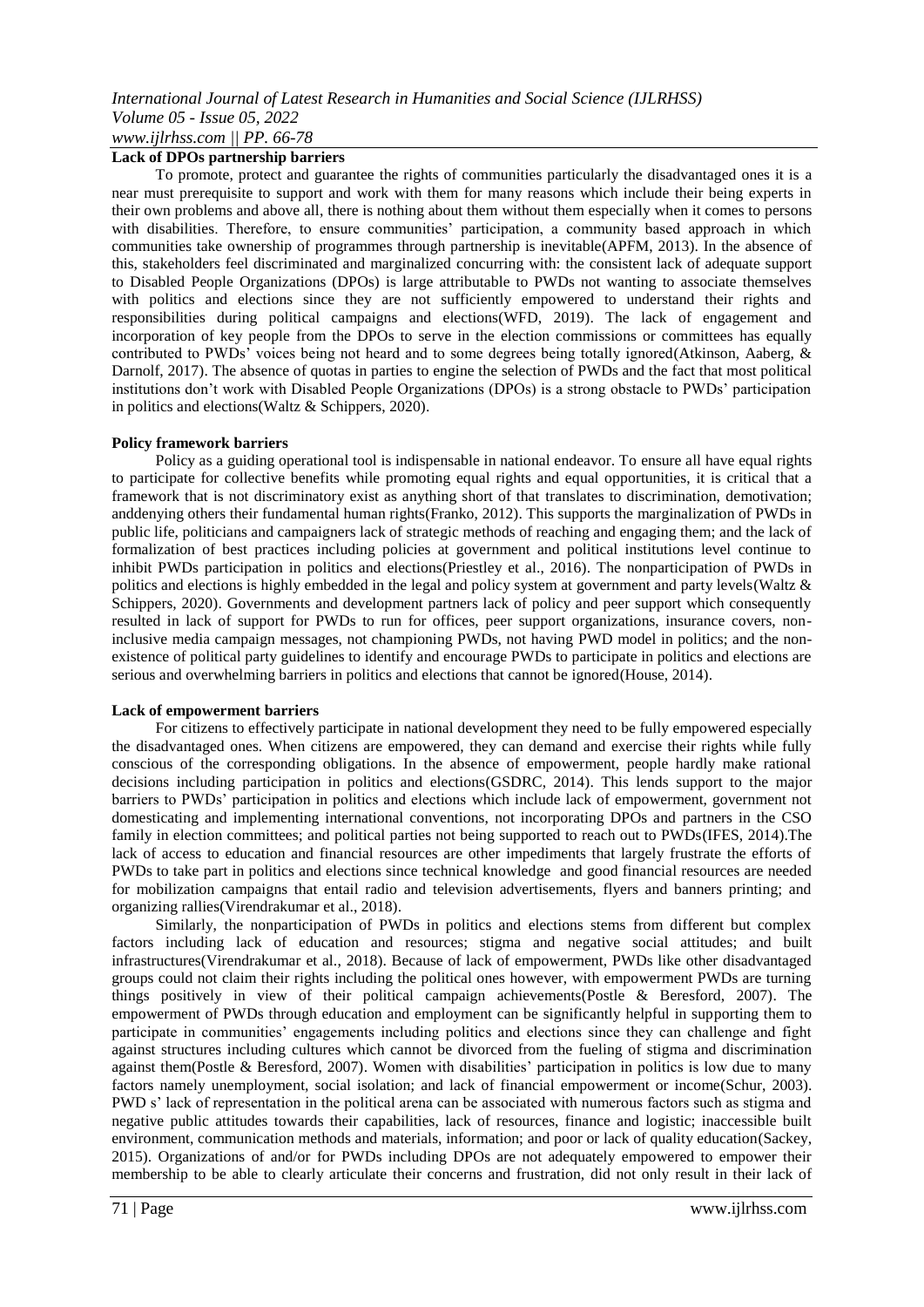## *www.ijlrhss.com || PP. 66-78*

employment opportunities and independent living but also not being able to exercise their political and civil rights(Schriner & Shields, 1998).

#### **Lack of public awareness barriers**

Public participation is a critical element in national and community development. To ensure peopleparticipate they need to be empowered through different methods including education and public sensitization to raise their awareness and consciousness with the ultimate objective of creating space for all as equal partners. However, due to inadequate public awareness, erroneous beliefs and misconceptions are stiff existing and impacting negatively on lives and living conditions of certain groups to the point of depriving them from exercising their fundamental human rights including participation in politics and elections. Thus, without strong and consistent public sensitization, some disadvantaged groups will remain discriminated and underdeveloped(Gizynska, 2002)and (Khasnabis, 2010). This is in agreement with, societal lack of awareness of the rights and capacity of PWDs, the harsh stereotypes, prejudices; and harmful practices towards them all constrained their participation in politics and elections(WFD, 2019). The lack of education, high costs associated with politics, lack of grooming by politicians; and the public lack of awareness of their political right to partake in politics and elections frustrate the efforts of PWDs to participate in politics and elections(WFD, 2020). Inadequate public sensitization through education and advocacy to raise public awareness and comprehension of PWDs" abilities, eradicate misperceptions, educate people about the skills of PWDs, ensure PWDs access quality and relevant education, encourage PWDs to join politics, access resources to join politics; and ensure young PWDs join politics at younger age has all disadvantaged PWDs to participate in politics and elections(House, 2014).

Similarly, people lack of understanding of the capability of PWDs has significantly impacted the mobilization of support and resources from the public, governments; and development partners to demolish political participation barriers while ensuring effective participation in politics and elections(Cruz, 2015). The inadequate participation of PWDs in politics and elections in Europe is attributable to narrow opportunities to participate in public life, the presence of legal and administrative huddles, lack of public awareness of the rights and capabilities of PWDs; and lack of access to disability-friendly methods of participations(Priestley et al., 2016). Persons with disabilities participation in politics and elections is debarred by the built environment and documents; lack of resources to conduct events and activities; open prejudices, lack of awareness and inclusiveness(Evans & Reher, 2020).

## **Lack of interest barriers**

Interest is a strong prerequisite in all that man does as without such it is either not done or poorly done. Therefore, interest is an indispensable motivating factor. It can be naturally acquired or build over a period of time. To develop interest some need to be supported otherwise, they can hardly participate even whereas they have the right to do so (Lilleker & Koc-Michalska, 2017). This lends hands to critical obstacles to the participation of PWDs in politics and elections entail lack of interest, group consciousness, voter resource; and strategic political recruitment methods whether formal or informal(Priestley et al., 2016). The limited social networks, disability friendly transport system, support for independently living; and information that can enhance their possibilities to be recruited in parties and political activities, are all contributing factors for PWDs lack interest to take part in politics and elections(Schur & Adya, 2013). In addition to lack of interest in politics and elections, the participation of PWDs is hugely hampered by the poor social and political environment, lack of voters cards and trust in politicians(Mulyadi & Danial, 2020). The travel distant between communities and polling stations, poor road conditions; and inaccessible transport systems significantly demotivate the participation of PWDs in politics and elections(Gimpel & Schuknecht, 2003). The fact that some PWDs citizenship is not recognized by certain governments, campaign rallies and meetings are held in inaccessible places; and PWDs representatives are only expected to be concerned with matters affecting PWDs, dampened their interest in politics and elections(Gimpel & Schuknecht, 2003). In addition to disability itself, the associated public stigma and discrimination significantly made PWDs not to have interest in politics and elections(Mattila & Papageorgiou, 2017).

In the same vein, the hostile attitudes of registration officers and polling staff towards PWDs have greatly contributed to their lack of interest and trust in the whole electoral process(Virendrakumar et al., 2018). Lack of security and support has further made PWDs not to have interest in politics or think of standing for election into positions(Evans & Reher, 2020). Persons with disabilities are not taking part in politics and elections since they have no interest to register and subsequently vote(Hall & Alvarez, 2012). Persons with disabilities especially the mentally impaired ones are not interested in politics and elections because by law they feel they are already disenfranchised(Postle & Beresford, 2007). Persons with disabilities do not want to be involved in politics and elections since politicians lack interest in matters that directly affect them (Postle & Beresford, 2007).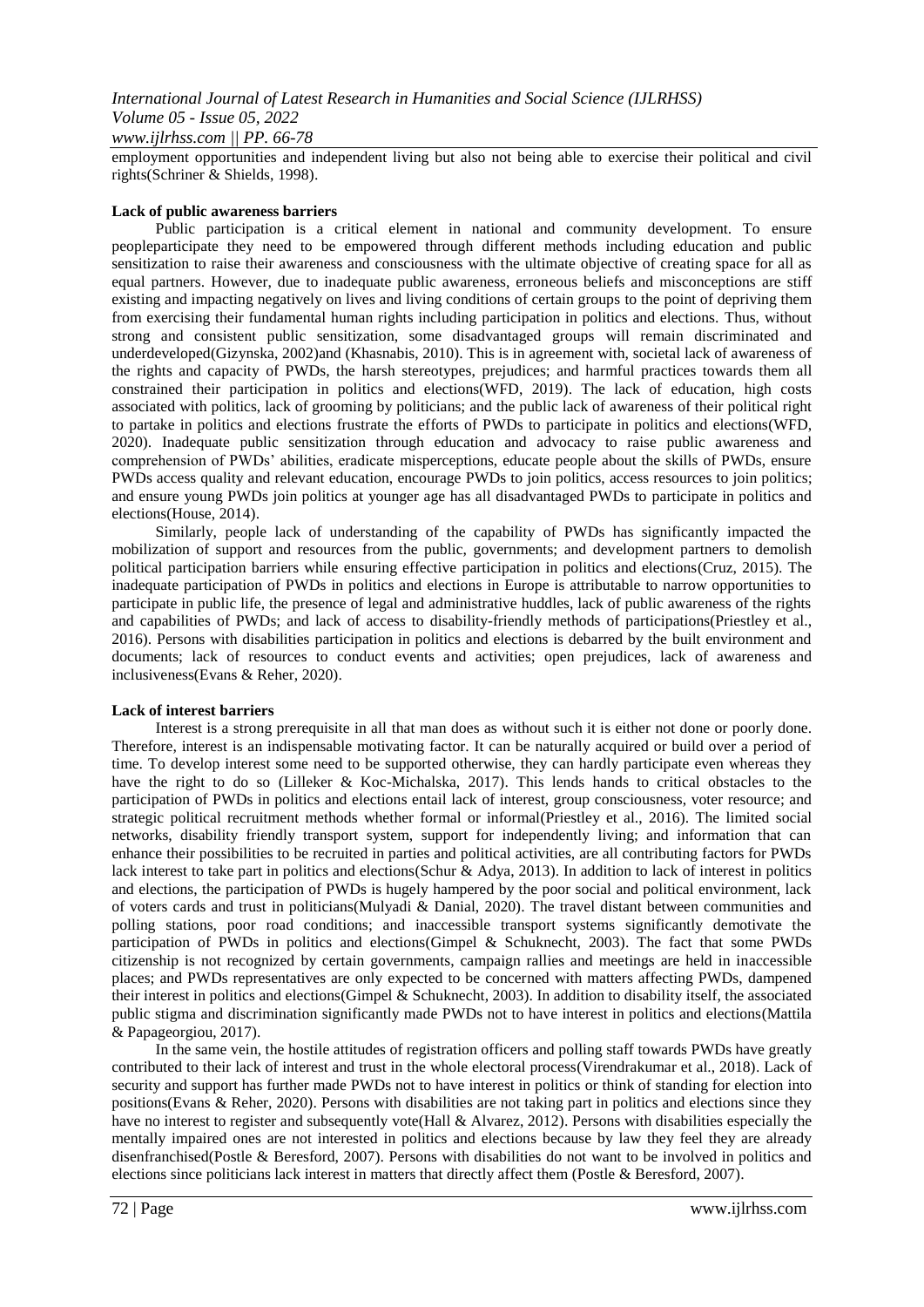## *International Journal of Latest Research in Humanities and Social Science (IJLRHSS) Volume 05 - Issue 05, 2022 www.ijlrhss.com || PP. 66-78*

## **Lack of privacy barriers**

One of the fundamental requirements in the citizens, exercising their rights to participate in politics and elections is the states to ensure that elections are held freely, fairly; and secretly. Thus, to be able to independently and secretly vote and be voted is a principal prerequisite in electorates' participation in politics and casting their votes. In the event that this cannot be guarantee, affected groups" political dreams are not only assassinated but their fundamental human right violated resulting in low participation at best and at worst, nonparticipation(Johnson, 2011). This concurs with the lack of freedom and privacy for PWDs to independently vote great frustrate their attempts to partake in politics and elections(Priestley et al., 2016). The fact that there are some complicated ballots to read and comprehend, others not being physically accessible to be independently and secretly completed and deposited; and above all, the requirements to request absentee ballot for every election frustrate PWDs" interest in politics and elections(Schur & Adya, 2013).

## **Lack of social support barriers**

Support though easy to give but difficult to ask for in some cases if not in all, is very important in life particularly for the disadvantaged constituencies. In view of this, social support as simple as a mere appreciation can be a very critical impetus in the psychological development of a person. Thus, it is a great motivator in ensuring that the disadvantaged groups take active part in their socio-economic development, communities; and by extension participate in politics and elections(Singh, 2020) and (Isaksson, Lexell, Skär, & Ot, 2007). Therefore, anything short of it can have profound negative impacts on the exercise of even their basic human rights concurring with persons with disabilities (PWDs) including those with mental impairment are interested in politics and elections, however, they lack the necessary support from the families and service providers, above all, they receive little education on political issues or how to make decisive voting decisions(Agran et al., 2016). The lack of or inadequate support from PWDs" family members significantly impact their participation in politics and elections(WFD, 2020). The fact that some governments do not provide personal assistant and other support to PWDs it has significantly demotivated some of them who are interested in politics to seek nominations to be elected into political positions(Waltz & Schippers, 2020). Persons with disabilities do not participate in politics and elections even if they have the desire to do so because their friends, families; and /or community members always discouraged them instead of giving them the required support(Agran et al., 2016). The participation of PWDs in politics and election is highly thwarted by lack of societal support; and the erroneous belief that PWDs are not interested in politics and elections (Agran et al., 2016). In addition to the inherent mobility constraints deterring PWDs from participation in politics and elections, the lack of social and psychological support makes it more difficult for them to join their fellow citizens to exercise their right to vote and be voted for(Schur et al., 2002). Because of inadequate support both from the government and the public, the participation of PWDs in politics and elections is far below expectations(Cruz, 2015).

## **Attitudinal barriers**

Attitudes, though very critical in life as a determinant of people"s altitude, it can be very destructive especially, the negative ones. People"s negative attitudes toward certain groups in the communities has not only resulted in holding back their development but has fueled conflicts costing lot of lives and properties. Because it is our attitudes among other things that determined how we perceive, interact; and treat others including promoting and respecting their rights, it is critical that the negative ones are fought against and eliminated otherwise it could result in further denial of people their rights and support to participate in all spheres of life, participation in politics and elections inclusive(Newkirk, 2018). This concurs with: because the participation of PWDs in any social activity including politics and elections is secondary in nature due to societal discrimination, they are hardly enthusiastic to partake in politics and elections both at national and regional level(WFD, 2019). The participation of PWDs in politics and elections is notoriously hindered by social stigma, stereotypes, discrimination; and negative public attitudes towards them (WFD, 2020). The negative perceptions that society holds against PWDs and disabilities has not only resulted in them being shunned by some members of the society but equally being regarded as mentally incapable and at worst, they are excluded from national and local politics and elections(Peprah Opokua et al., 2016). Negative attitudes that encompass stigma and discrimination, poor treatment by the general public, being perceived as incompetent; and lack of recognition by employers including the government has ultimately resulted in PWDs not being valued as a political human beings with equal rights in politics and elections(House, 2014).

Similarly, the fact that polling stations are located in inaccessible premises, is a clear demonstration that PWDs are considered second class citizens and as such their votes and political participation is not valued in the political arena(Schur et al., 2002). Because PWDs and disabilities is still look at from the medical and charity perspectives it has consistently made some members of the society question the ability of PWDs to take part in politics and elections demoralizing their participation more and more(Cruz, 2015). One of the fundamental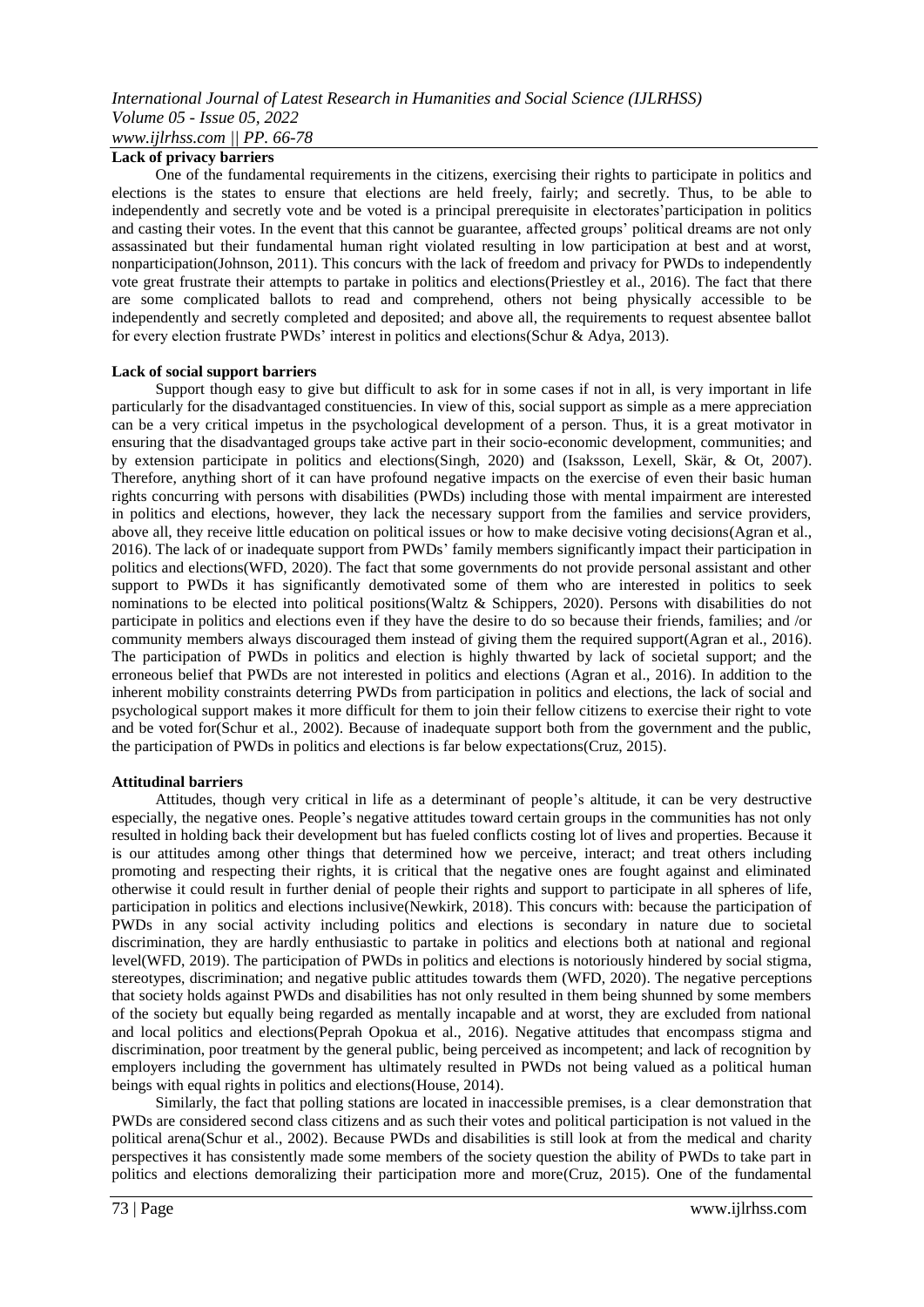## *www.ijlrhss.com || PP. 66-78*

barriers debarring PWDs from participating in politics and election include governments' lack of recognition, attitudinal, legal, informational; and physical barriers that exist within the elections cycles (Atkinson et al., 2017). The participation of PWDs in politics and elections is constrained a lot due to public attitudes towards inclusive decision making, lack of disability friendly information to participate in meetings, consultations, voting; and voter registration(DSPD, 2019b).

## **Cultural barriers**

Culture the compass of life is one of the most important assets of the human race. Culture as a product of human creation including tangible and intangible ones is a formidable force for development if properly applied. However, it can equally be very harmful especially the bad ones if not adequately manage and gradually disintegrated in the best interest of cohabitation and respect for humanity. Some cultural practices and beliefs are parallel to science and human rights causing lot of fear, stigma, discrimination; and even deaths in some societies. Under such circumstances, some fundamental human rights especially those of the minority and disadvantaged groups are most of the time trampled upon; perpetrators hiding behind erroneous beliefs to legitimize their barbaric actions(Umer, Othman, Bt, & Hassan, 2016). This substantiates the erroneous cultural belief that PWDs are not fit to represent other members of the community greatly harming their political participation either to elect or be elected into office(WFD, 2020). Persons with disabilities"s participation in politics and elections is frustrated by many obstacles including the culture, lack of access to public services, public awareness, respect; and adequate support for their daily living(Prince, 2012). The participation of PWDs in politics and elections is circumvented by many barriers that are cultural, economical; and physical in nature(Waltz & Schippers, 2020). Persons with disabilities' participation in politics and elections both at national and local level is checked by series of obstacles that are social, economic, cultural; and physical in nature(Peprah Opokua et al., 2016).

## **Financial barriers**

In this modern world to be successful in most things if not in all things no matter how small it is, one needs to be financial strong as nearly everything cost money. Therefore, it goes without saying that even to exercise certain fundamental human rights including participation in politics and elections one needs finance and as such being nominated by a party for political office has become beyond the reach of ordinary people particularly, the disadvantaged communities. Therefore, modern politics seems to be a no-go zone for the financial and academically deprived communities(Jean, 2015). This fortifies, persons with disabilitiesnot accessing quality and relevant education and decent employment opportunities hugely contributed to their absent in the political arena as leadership emerges from parties where the space for nomination is sometimes very small (Waltz & Schippers, 2020). Because PWDs are hardly gainfully employed and in most cases if not in all cases come from poor families, it makes it almost impossible for them to foot the expenses associated with running for office or becoming a member of strong political parties debarring them from participating in politics and elections (OSCE/ODIHR, 2014). Financial backwardness which entails PWDs living in poor communities, disability being expensive, politics being costly, not being supported by parties, etc. are all fundamental barriers to PWDs" participation in politics and elections(House, 2014). The participation of PWDs in politics and elections is hindered by factors such as strategic governments institutions lack of implementing signed and ratified international conventions because of lack of budgetary allocation by the executive(Cruz, 2015). Social stigma which includes lack of employment, perceived lack of capacity, religious and cultural stigma, familial shame or home imprisonment; and institutionalization has all contributed to PWDs not being able to actively participate in politics and elections(Virendrakumar et al., 2018). While disability itself is a strong barrier to PWDs" participation in politics and elections, one of the biggest is the socio-economic inequalities embedded in the social structures(Schur & Adya, 2013).

## **Lack of data barriers**

Data is no longermere information but a critical development element. Without data development is nearly impossible because it is data that organizations including the government use to plan, implement, monitor; and evaluate developmental programmes. Thus, in the absence of accurate and dependable data it is hard to reach communities with developments including opportunities to participate in politics and elections more especially the vulnerable ones(Bank, 2019). This concurs with, the lack of authentic data on PWDs has made it extremely difficult to plan their political and elections participation since most governments and their development partners hardly know the factual number out there to be supported and tapped(Waltz & Schippers, 2020). For PWDs to participate during elections it is fundamental that transports are made accessible, inclusive voter education campaigns conducted, accessible buildings are designated as polling stations, building strong partnership with Disabled People Organizations (DPOs), training election officers how to work with PWDs,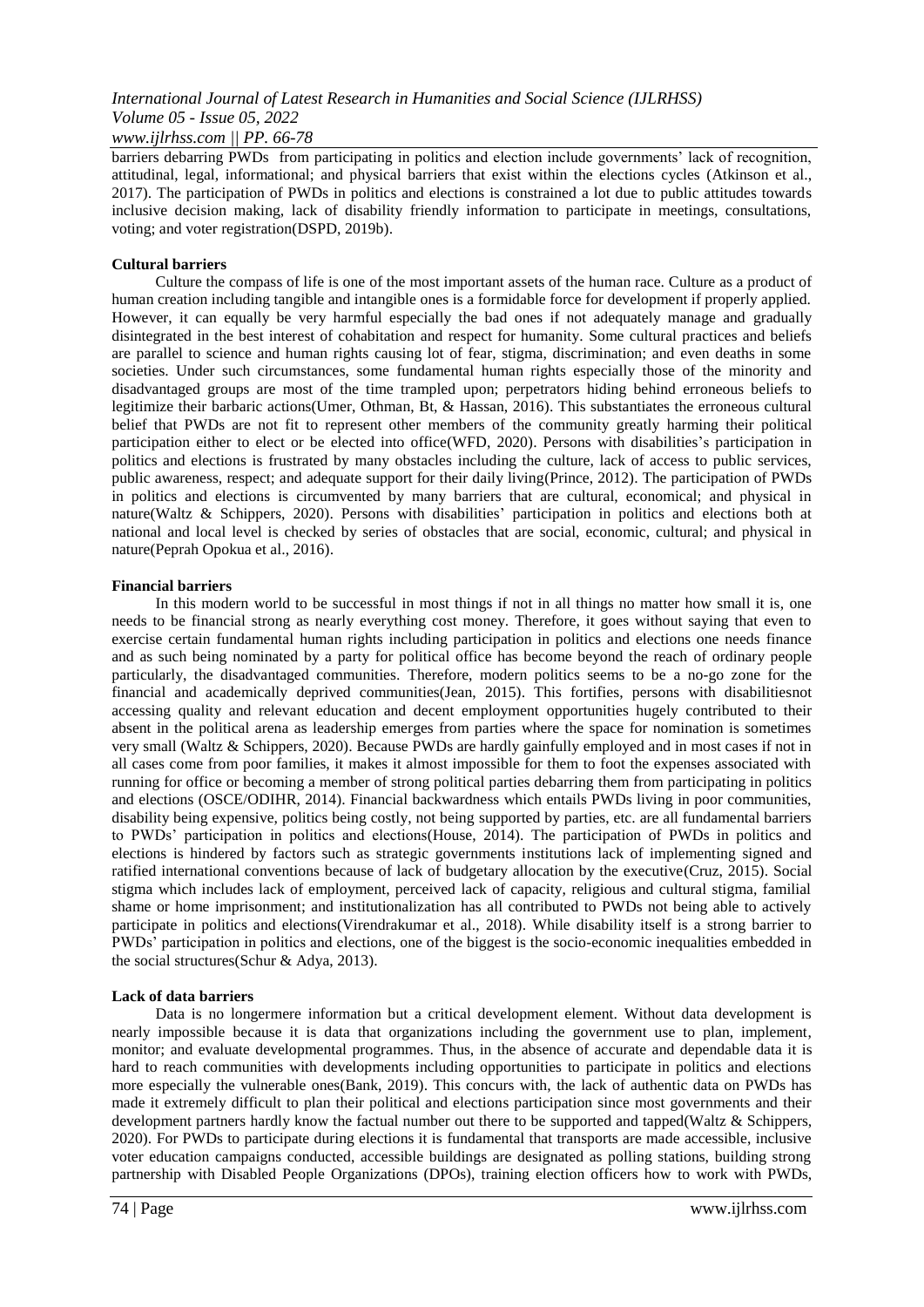## *www.ijlrhss.com || PP. 66-78*

revised critical laws, encouraging road authorities to remove barriers and build disability friendly roads in the future, encourage and support PWDs to work as election officers; and conduct studies to be scientifically informed about the election barriers and aspirations of PWDs(IFES, 2016).

## **Lack of inclusion in election commissions barriers**

Recognition and societal acceptance, is a powerful motivation tool for the minority and the disadvantaged communities. With recognition backed by political commitments; they feel being valued and above all, being part of the wider society with seemingly equal rights and equal opportunities. Demonstration of recognition and acceptance is possible via numerous methods, for instance, quotas location, incorporation into national and local boards, commissions, committees, etc. guaranteed by laws and policies. In national agenda such as ensuring democracy flourish, the nomination, appointment; and recruitment of the disadvantaged groups as members of commissions, technical committees, observers; and staff would be a significant breakthrough as it indicates that a space exist for all to participate in the political arena. In the absence of such, some groups could feel disregarded and their rights disrespected(Radke, Kutlaca, Siem, Wright, & Becker, 2020). This is in agreement with, the fact that PWDs are rarely recruited as election officers, observers, commissioners, monitors; and committee members and these don"t only demotivate them to come forward to participate in politics and elections but equally debar them seeking for candidature for any political position(Lord et al., 2014).

## **Political barriers**

Politicians and parliamentarians as the chief promulgators of legislations and watchdog of the executive are very critical in the promotion and protection of the rights of all particularly the vulnerable communities. With strong political commitments, laws; and policies, a number of things including the financial and human resources can be made available to the executive and the judiciary to promote, protect; and enforce legal and policy instruments meant to create a space for vulnerable groups to realize and enjoy their fundamental human rights including the right to participate in politics and elections. In the absence of such, the realization of these rights becomes a mere wish(Lee, 2009).This substantiates, the lack of mentorship for PWDs by states, political parties; and social organizations has not only resulted in being unable to motivate PWDs to develop interest in politics but has equally contributed to their marginalization in politics and elections(Waltz & Schippers, 2020). The lack of promotion and protection of the rights of PWDs" plus unconducive political environment, PWDs" participation in politics and elections is almost impossible(Peprah Opokua et al., 2016). The fact that politicians hardly talk about the needs and aspirations of PWDs they are rare interested in participating in politics and elections(Peprah Opokua et al., 2016). Persons with disabilities" participation in politics and elections is heavily battered by many factors such as feeling less confident in their ability to participate, believing that politicians are less responsive to their needs and aspirations, lacking interest in politics and voting and above all, they have lower trust in parliamentarians, parties; and politicians (Schur&Adya, 2013) as quoted in(Reher, 2020).

Similarly, tokenism or patronizing approaches which entails positive rhetoric unmatched by improved access to political processes has left many PWDs demotivated to consider being involved in politics and elections activities (Virendrakumar et al., 2018). Because parties hardly have any strategy to recruit and support potential PWDs candidates both at the level of voters, debates, membership, campaign workers and volunteers it has largely frustrated the efforts of PWDs to partake in politics and elections (Waltz & Schippers, 2020).

## **Summary and conclusion**

The barriers debarring PWDs from participating in politics and elections are multifaceted and include those that are institutional, legal, physical, communicational and information, voting instruments, trained personnels, transportation, educational, voting methods, lack of DPOs partnership, policy framework, lack of empowerment, lack of public awareness, lack of interest, lack of privacy, lack of social support, attitudinal, cultural, financial, lack of data, lack of inclusion in election commissions; and political in nature. Therefore in conclusion, the barriers in the political cycle are numerous and they are negatively impacting the participation of persons with disabilities in politics and elections denying them to exercise their fundamental human right.

## **Declaration of conflict of interest**

I declare that there is no conflict of interest with respect to the study, authorship and/or publication of the manuscript.

## **Financial support declaration**

I received no monetary support for the study, authorship and/or publication of this article. This manuscript was solely and wholly financed from my monthly stipend.

## **Acknowledgement**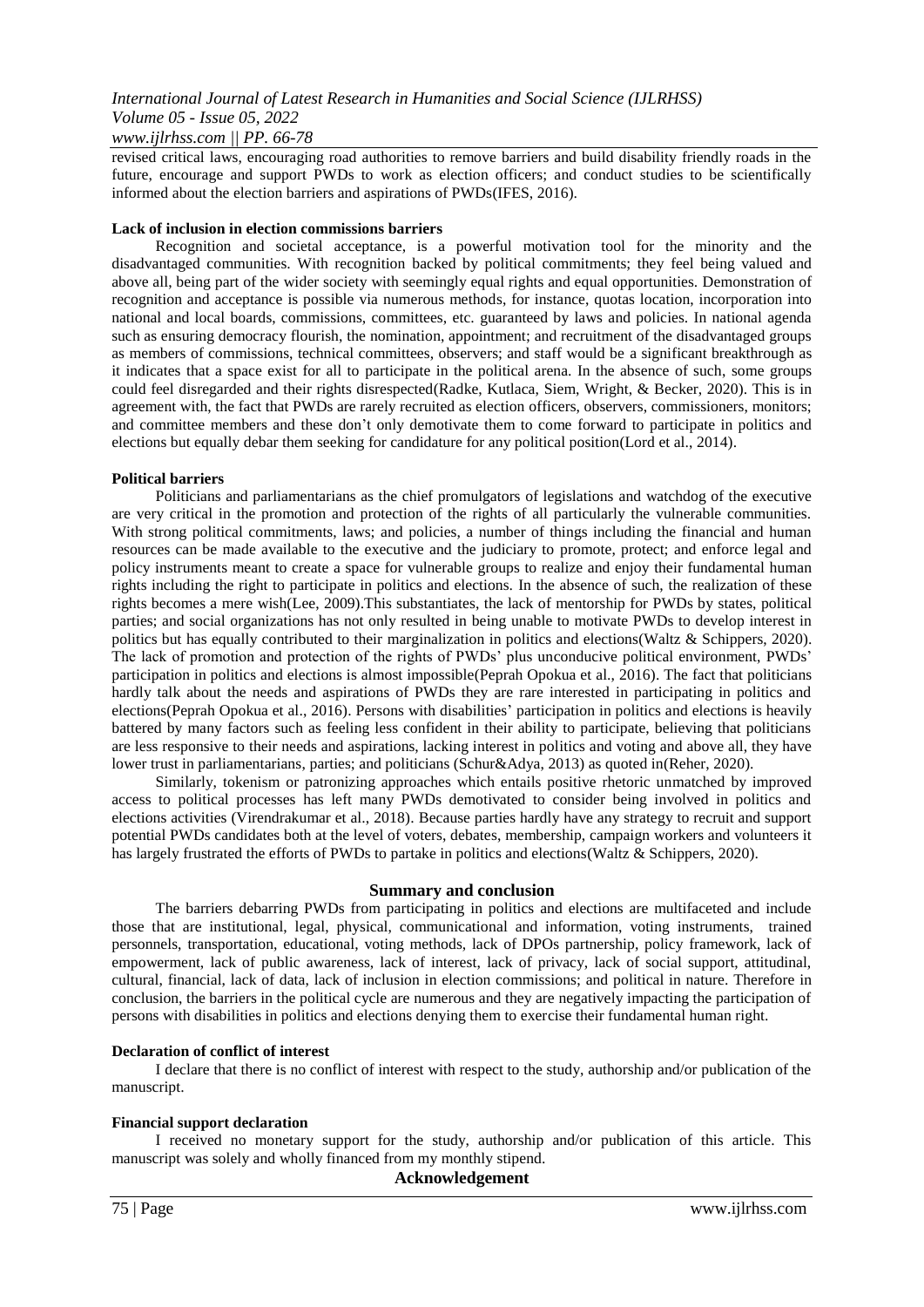#### *www.ijlrhss.com || PP. 66-78*

I sincerely acknowledge the technical assistance and support of my Gambian colleagues in the University of Airlangga, Surabay, Indonesia and our Information and Technology Department in writing this manuscript.

#### **Ethics Approval**

Ethics approval was not necessary for a study of this nature and scope.

#### **References**

- [1]. Agran, M., MacLean, W. E., & Kitchen, K. A. A. (2016). "My voice counts, too": Voting participation among individuals with intellectual disability. *Intellectual and Developmental Disabilities*, *54*(4), 285– 294. https://doi.org/10.1352/1934-9556-54.4.285
- [2]. APA. (2020). *Strong institutions key to electoral democracy in Africa - Expert - Apanews.net*. Retrieved from http://www.apanews.net/en/news/us-elections-strong-institutions-could-hold-the-key-for-africaexpert
- [3]. APFM. (2013). What are the benefits of stakeholder participation? Associated Programme on Flood Management. Retrieved February 22, 2021, from https://www.floodmanagement.info/what-are-thebenefits-of-stakeholder-participation/
- [4]. Atkinson, V., Aaberg, R., & Darnolf, S. (2017). Disability rights and election observation: Increasing access to the political process. *Nordic Journal of Human Rights*, *35*(4), 375–391. https://doi.org/10.1080/18918131.2017.1400348
- [5]. Bank, W. (2019). Data for development impact: Why we need to invest in data, people and ideas. Retrieved February 23, 2021, from https://blogs.worldbank.org/voices/data-for-development-impactwhy-we-need-to-invest-in-data-people-and-ideas
- [6]. Cruz, J. P. P. (2015). Disability-inclusive electoral systems: analyzing the Philippine electoral policy using the disability convention (DisCo) policy framework. *Bandung: Journal of the Global South*, *2*(1), 1–17. https://doi.org/10.1186/s40728-015-0020-z
- [7]. DSPD. (2019). *Toolkit on Disability for Africa: Participation in political and public life – WATHI*. Retrieved from https://www.wathi.org/toolkit-on-disability-for-africa-participation-in-political-andpublic-life/
- [8]. Dutton, L. A. (2014). *EVALUATING THE CRITERIA FOR SUCCESSFUL ELECTIONS IN POST-CONFLICT COUNTRIES: A CASE STUDY INCLUDING IRAQ*.
- [9]. Escobar, D. A., Cardona, S., & Moncada, C. A. (2018). Relationship Between Accessibility to Polling Places and Electoral Abstention. *Modern Applied Science*, *12*(9), 7. https://doi.org/10.5539/mas.v12n9p7
- [10]. Evans, E., & Reher, S. (2020). Disability and political representation: Analysing the obstacles to elected office in the UK. *International Political Science Review*. https://doi.org/10.1177/0192512120947458
- [11]. Franko, W. W. (2012). *The policy consequences of unequal participation*. https://doi.org/10.17077/etd.z1tma865
- [12]. Gimpel, J. G., & Schuknecht, J. E. (2003). Political participation and the accessibility of the ballot box. *Political Geography*, *22*(5), 471–488. https://doi.org/10.1016/S0962-6298(03)00029-5
- [13]. Gizynska, M. (2002). *METHODS OF INCREASING VOTER TURNOUT IN THE CONTEXT OF ITS DECLINE AND LOW CIVIL CULTURE*. https://doi.org/10.22364/iscflul.7.2.02
- [14]. GSDRC. (2014). Political empowerment. Retrieved February 22, 2021, from https://gsdrc.org/topicguides/voice-empowerment-and-accountability/supplements/political-empowerment/
- [15]. Gurley, G. (2018). What Happens When You Can"t Catch a Ride to the Polls? The American Prospect. Retrieved February 22, 2021, from https://prospect.org/civil-rights/happens-catch-ride-polls/
- [16]. Hall, T. E., & Alvarez, R. M. (2012). Defining the barriers to political participation for individuals with disabilities. *ITIF AVTI Working Paper #001*, *20005*(202).
- [17]. House, P. (2014). *Forum 29 Enabling Persons with Disabilities tp Participate in Public and Political Life*.
- [18]. HRW. (2012). *" I Want to be a Citizen Just like Any Other ."*
- [19]. IFES. (2014). Equal access How to Include Persons with Disabilities in Election and Political Processes. In *Nature* (Vol. 511). https://doi.org/10.1038/nj7510-499a
- [20]. IFES. (2016). *Audits on Election Accessibility for Persons with Disabilities in Haiti*
- [21]. Isaksson, G., Lexell, J., Skär, L., & Ot, R. (2007). *Social Support Provides Motivation and Ability to Participate in Occupation* (Vol. 27).
- [22]. Jean, C. U. (2015). Political Participation an overview | ScienceDirect Topics. Retrieved February 22, 2021, from https://www.sciencedirect.com/topics/social-sciences/political-participation
- [23]. Johnson, J. (2011). Should secret voting be mandatory? "Yes" say political scientists : NewsCenter. Retrieved February 22, 2021, from https://www.rochester.edu/newscenter/should-secret-voting-be-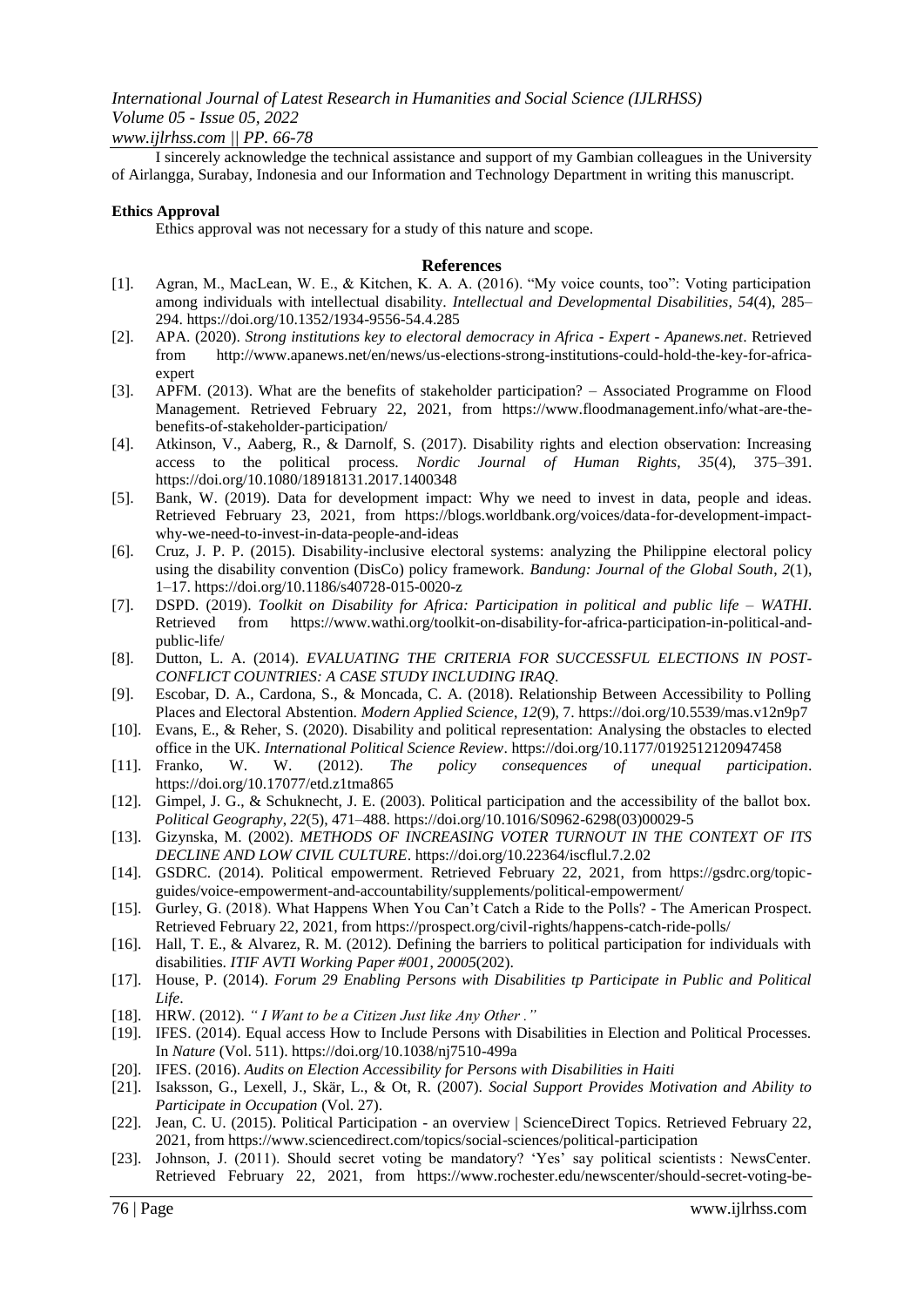*www.ijlrhss.com || PP. 66-78*

mandatory-yes-say-political-scientists-459082/

- [24]. Khasnabis. (2010). Political participation Community-Based Rehabilitation: CBR Guidelines NCBI Bookshelf. Retrieved February 22, 2021, from https://www.ncbi.nlm.nih.gov/books/NBK310967/
- [25]. Lee, B. (2009). *FORUM ON MINORITY ISSUES SECOND SESSION Minorities and Effective Political Participation SUMMARY BY THE CHAIRPERSON OF THE FORUM*. Retrieved from http://www2.ohchr.org/english/bodies/hrcouncil/minority/forum.htm
- [26]. Lilleker, D. G., & Koc-Michalska, K. (2017). What Drives Political Participation? Motivations and Mobilization in a Digital Age. *Political Communication*, *34*(1), 21–43. https://doi.org/10.1080/10584609.2016.1225235
- [27]. Lord, J. E., Stein, M. A., & Fiala-Butora, J. (2014). Facilitating an equal right to vote for persons with disabilities. *Journal of Human Rights Practice*, *6*(1), 115–139. https://doi.org/10.1093/jhuman/hut034
- [28]. Mamonto, F., Niode, B., & Tulungen, C. (2019). *Political Participation of Persons with Disabilities in the 2016 Supplementary Regional Heads Election of Manado City in 2016*. *383*(Icss), 572–576. https://doi.org/10.2991/icss-19.2019.73
- [29]. Mattila, M., & Papageorgiou, A. (2017). Disability, perceived discrimination and political participation. *International Political Science Review*, *38*(5), 505–519. https://doi.org/10.1177/0192512116655813
- [30]. Miller, P., & Powell, S. (2016). Overcoming Voting Obstacles: The Use of Convenience Voting by Voters With Disabilities. *American Politics Research*, *44*(1), 28–55. https://doi.org/10.1177/1532673X15586618
- [31]. Mulyadi, A., & Danial, R. D. M. (2020). Political Participation of Disability Voters in General Elections in Sukabumi City in 2018 (Case Study in Citamiang District). *Proceeding of International Conference on Social Sciences*, (November), 35–40.
- [32]. Namukasa, L. (2017). *Participation of Persons with Disabilities in Electoral Processes in Uganda*. (August).
- [33]. NDI. (2013). *A Guide to Best Practices and Lessons Learned National Democratic Institute for International Affairs A Guide to Best Practices and Lessons Learned Increasing Women's Political Participation Through Effective Training Programs*.
- [34]. Newkirk, V. R. (2018). The Barriers That Keep Blacks and Latinos From Voting The Atlantic. Retrieved February 23, 2021, from https://www.theatlantic.com/politics/archive/2018/07/poll-prri-votersuppression/565355/
- [35]. Okwerekwu, J. A., McKenzie, J. B., Yates, K. A., Sorrentino, R. M., & Friedman, S. H. (2018). Voting by people with mental illness. *Journal of the American Academy of Psychiatry and the Law*, *46*(4), 513– 520. https://doi.org/10.29158/JAAPL.003780-18
- [36]. Oluchina, W. A. (2015). The right to political participation for people with disabilities in Africa. *African Disability Rights Yearbook*, *3*(1), 57–60. https://doi.org/10.17159/2413-7138/2015/v3n1a14
- [37]. OSCC/ODHR. (2013). Alternative voting methods and arrangements | Enhanced Reader. Retrieved February 22, 2021, from moz-extension://625161f8-398d-4b7f-9361-9af8c4d26e96/enhancedreader.html?openApp&pdf=https%3A%2F%2Fwww.osce.org%2Ffiles%2Ff%2Fdocuments%2F2%2Fa %2F466794.pdf
- [38]. OSCE/ODIHR. (2014). *Guidelines on Promoting the Political Participation of Persons with Disabilities*.
- [39]. Pauline, M. (2014). *INCLUSION OF THE VISUALLY IMPAIRED PERSONS IN THE ELECTORAL PROCESS IN ZAMBIA : A HUMAN RIGHTS APPROACH Mileji Pauline . Kwame Nkrumah University pphir2014@yahoo.com INTRODUCTION Background Voting and participation in the electoral process is a fundamenta*.
- [40]. Peprah Opokua, M., Kwadwo Mprah, W., & Nsaidzedze Saka, B. (2016). Participation of persons with disabilities in political activities in Cameroon. *2016 OPEN ACCESS*, *3*(2), 980–999. Retrieved from www.dgsjournal.org
- [41]. Persson, M. (n.d.). *Does Education Cause Participation in Politics?* Retrieved from http://hdl.handle.net/2077/34121
- [42]. Postle, K., & Beresford, P. (2007). Capacity building and the reconception of political participation: A role for social care workers? *British Journal of Social Work*, *37*(1), 143–158. https://doi.org/10.1093/bjsw/bch330
- [43]. Priestley, M., Stickings, M., Loja, E., Grammenos, S., Lawson, A., Waddington, L., & Fridriksdottir, B. (2016). The political participation of disabled people in Europe: Rights, accessibility and activism. In *Electoral Studies* (Vol. 42). https://doi.org/10.1016/j.electstud.2016.01.009
- [44]. Prince, M. J. (2012). *E LECTORAL P ARTICIPATION OF E LECTORS WITH D ISABILITIES : C ANADIAN P RACTICES IN A*. (March).
- [45]. Radke, H. R. M., Kutlaca, M., Siem, B., Wright, S. C., & Becker, J. C. (2020). *Beyond Allyship:*